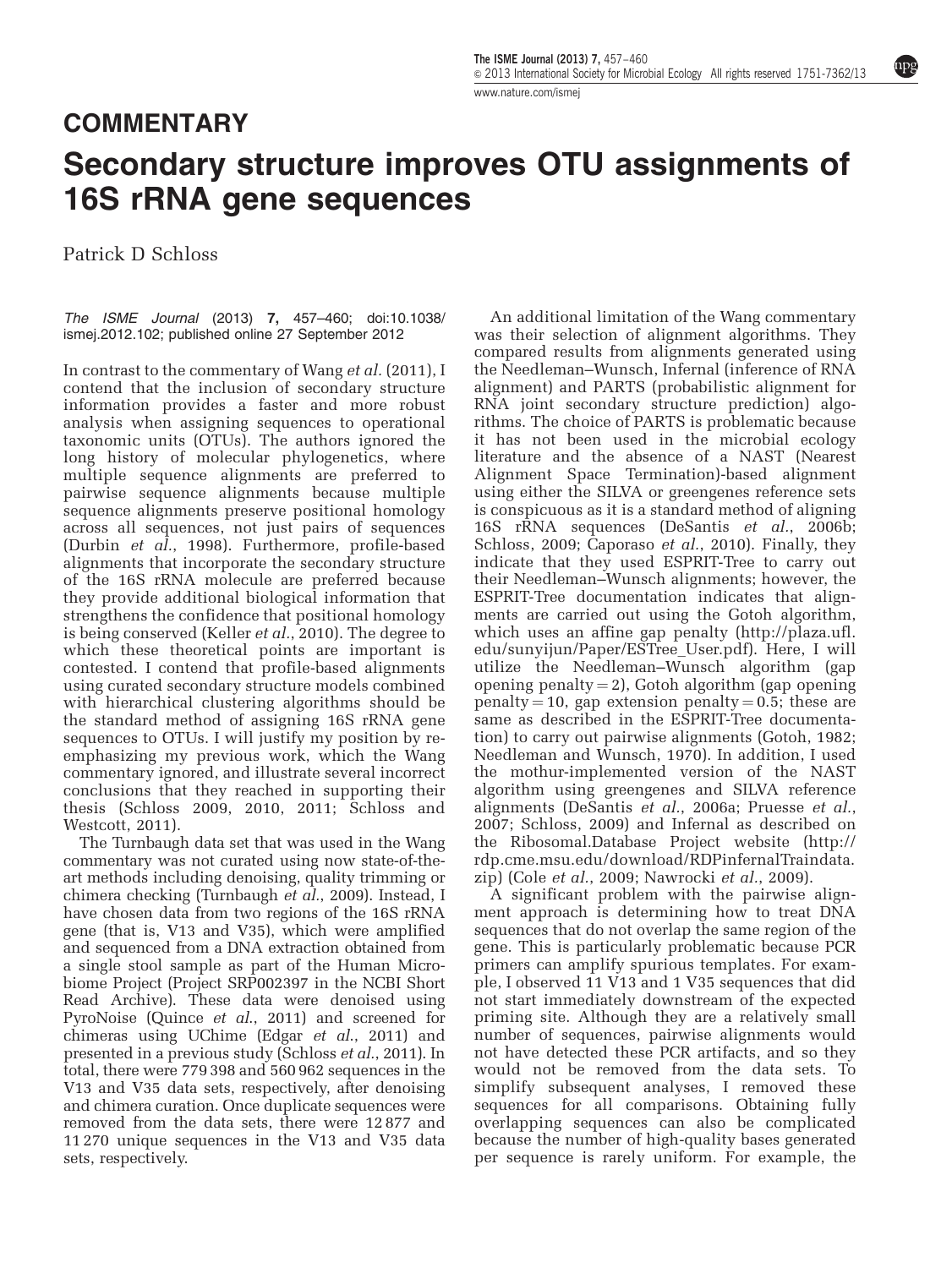**Commentary** 

sequence lengths in the Turnbaugh data set used in the Wang commentary varied in length between 200 and  $317bp$  (mean = 232; s.d. = 13). Even when trimming all flowgrams to 450 flows, as has been suggested prior to using PyroNoise [\(Schloss](#page-3-0) *et al.*, [2011\)](#page-3-0), I observed reads that varied in length between 250 and 300 bp for the V13 and V35 data sets after removing barcodes and primers. Although all of the sequences within these data sets start at the same alignment position, they vary in where they end. Thus, one is left to determine how to treat sequences of varying length that are identical over the overlapping region. Because the 16S rRNA gene does not evolve uniformly over its length, it is necessary to trim the sequences so that every sequence overlaps the same alignment positions. In this approach, every sequence and base is treated equally. This cannot be done when using pairwise alignments because the variable number of insertions and deletions along different phylogenetic branches makes a purely length-based trimming impossible.

To evaluate the pairwise distances that are calculated with and without trimming sequences to the same alignment coordinates, I created a V13 data set that was trimmed to include Escherichia. coli positions 300–516 and a V35 data set that included positions 659–906. These positions were selected to balance the tradeoff between the number of sequences and their length, and resulted in median lengths of 245 and 262 bp, respectively. By determining the regression of distances calculated between non-trimmed sequence alignments as a function of the distances calculated using trimmed sequences aligned using the NAST algorithm with a SILVA-based reference alignment, I could measure the percent increase of the untrimmed alignments relative to the trimmed alignment. The SILVA-based alignment was selected as the reference based on previous observations that it does a better job of preserving Watson–Crick base pairing in variable regions compared to the Ribosomal.Database Project and greengenes reference alignments ([Schloss,](#page-3-0) [2009\)](#page-3-0). Distances calculated using untrimmed sequences aligned by the Needleman–Wunsch, Gotoh and NAST-SILVA algorithms were 11%–20% larger than those calculated using sequences aligned using NAST-SILVA algorithm that were trimmed to a common region in the alignment (Table 1). I also observed that when sequences were trimmed to a common alignment region and then realigned, the distances calculated using Needleman and Gotoh alignments were similar to those using NAST-SILVA and that those calculated using Infernal-Ribosomal. Database Project and NAST-greengenes were larger than the NAST-SILVA distances (Table 1). These are similar to my previous results ([Schloss, 2010\)](#page-3-0). These results are illustrative of the variation that can be observed with and without trimming sequences to a common set of alignment positions. As it is not possible to trim sequences to the same alignment positions in a pairwise alignment-based analysis, Table 1 Comparison of distances calculated using various alignment algorithms when used with sequences that are trimmed or left untrimmed relative to distances calculated using sequences aligned using the NAST algorithm with the SILVA reference alignment and trimmed to common alignment coordinates

| Region | Alignment<br>method | Trimmed to<br>alignment region | Slope | $\mathbb{R}^2$ |
|--------|---------------------|--------------------------------|-------|----------------|
| V13    | Needleman           | No                             | 1.11  | 0.95           |
|        | Gotoh               | No                             | 1.16  | 0.90           |
|        | NAST-SILVA          | No                             | 1.13  | 0.95           |
|        | NAST-greengenes     | Yes                            | 1.10  | 0.93           |
|        | Infernal-RDP        | Yes                            | 1.05  | 0.92           |
|        | Needleman           | Yes                            | 0.99  | 0.99           |
|        | Gotoh               | Yes                            | 1.01  | 0.98           |
| V35    | Needleman           | No                             | 1.17  | 0.95           |
|        | Gotoh               | No                             | 1.18  | 0.94           |
|        | NAST-SILVA          | No                             | 1.20  | 0.96           |
|        | NAST-greengenes     | Yes                            | 1.34  | 0.95           |
|        | Infernal-RDP        | Yes                            | 1.01  | 0.97           |
|        | Needleman           | Yes                            | 0.99  | 0.99           |
|        | Gotoh               | Yes                            | 1.01  | 0.98           |

Abbreviations: Infernal, inference of RNA alignment; NAST, Nearest Alignment Space Termination; RDP, Ribosomal.Database Project.

the remainder of my analysis will use distances calculated with untrimmed sequences for the Needleman and Gotoh alignments and trimmed sequences for the Infernal and NAST-based alignments.

As the Wang commentary correctly describes, it is difficult to assess OTU assignment accuracy. They chose to use an approach that utilizes sequence alignments and taxonomic information to map sequences to the references species. This is problematic as it is widely known that taxonomic levels do not correlate well with individual distance thresholds based on 16S rRNA gene sequences ([Schloss](#page-3-0) [and Westcott, 2011](#page-3-0)). I previously implemented a database-independent method of measuring the quality of sequence assignment to OTUs at a 3% distance threshold [\(Schloss and Westcott, 2011](#page-3-0)). In this approach the OTU assignments generated using the trimmed NAST-SILVA alignments were assumed to represent the truth because of the reasons I have outlined thus far in my commentary. I then identified pairs of sequences that had distances less than 3% and co-occurred in the same OTU (that is, true positives) or were found in different OTUs (that is, false negatives). For those pairs of sequences with distances greater than 3%, some were found in separate OTUs (that is, true negatives) and others cooccurred in the same OTU (that is, false negatives). As it is impossible to have false positives or false negatives, I used the Matthew's correlation coefficient (MCC) to synthesize these four parameters (Baldi et al.[, 2000\)](#page-3-0). As shown in [Table 2](#page-2-0), the NAST and Infernal algorithms performed better than the pairwise alignment algorithms as judged by the MCC. An alternative approach is USearch, which is a fast alignment-independent heuristic [\(Edgar,](#page-3-0) [2010\)](#page-3-0). When I used USearch to assign sequences to OTUs as described in the user manual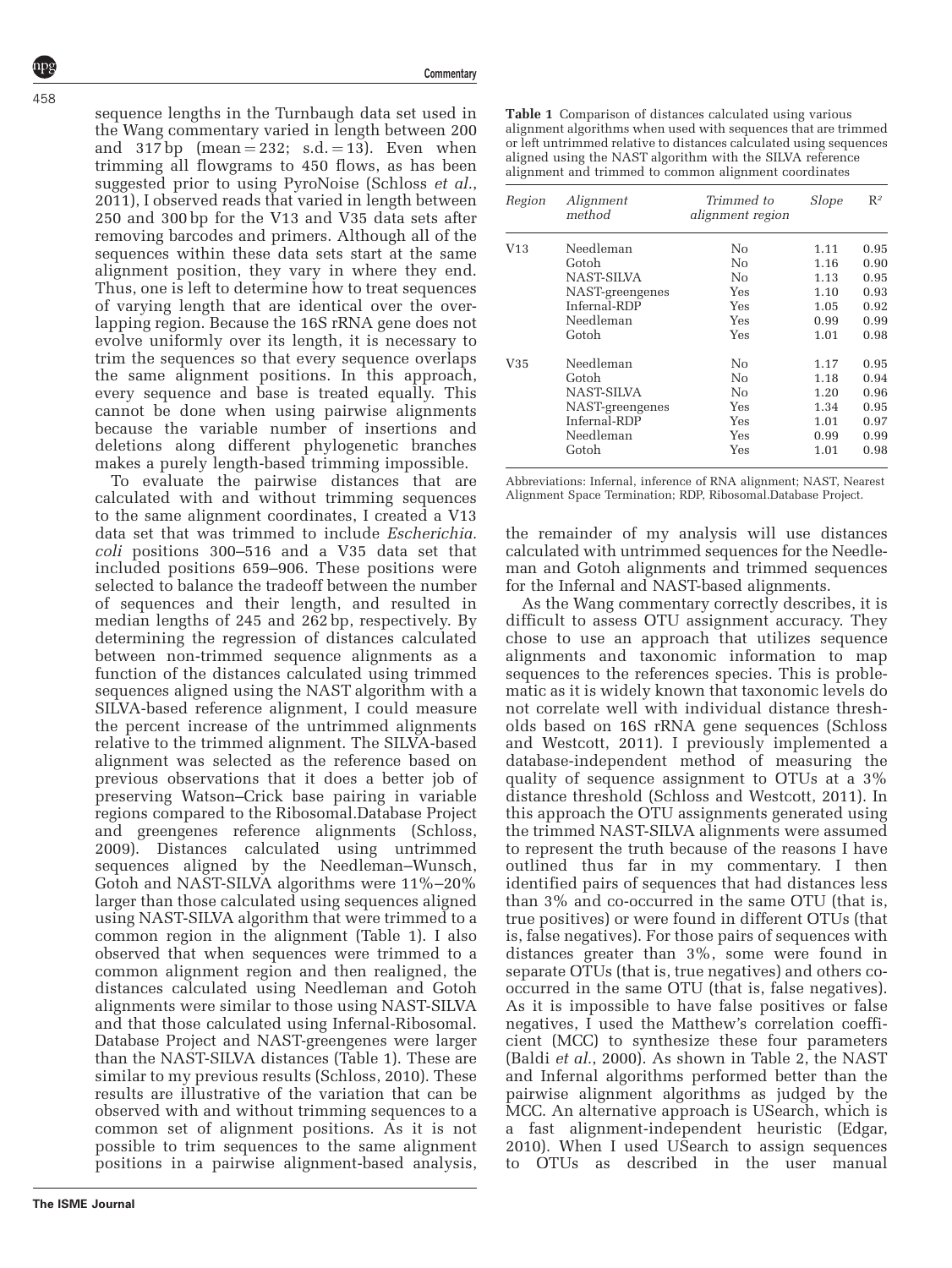| Region | Alignment<br>algorithm | True<br>positives | True<br>negatives | False<br>positives | False<br>negatives | Matthew's<br>correlation<br>coefficient | Number of<br><i>OTUs</i> |
|--------|------------------------|-------------------|-------------------|--------------------|--------------------|-----------------------------------------|--------------------------|
| V13    | NAST-SILVA             | 11788844          | 69880006          | 717908             | 373787             | 0.948                                   | 248                      |
|        | NAST-greengenes        | 10903337          | 70035748          | 562166             | 1259294            | 0.911                                   | 279                      |
|        | Needleman-<br>Wunsch   | 10852102          | 70 063 205        | 534709             | 1310529            | 0.909                                   | 328                      |
|        | Infernal-RDP           | 10781897          | 69956380          | 641534             | 1380734            | 0.901                                   | 287                      |
|        | Gotoh                  | 10556961          | 70 140 027        | 457887             | 1605670            | 0.898                                   | 469                      |
|        | USearch                | 4792232           | 70 348 100        | 249814             | 7370399            | 0.664                                   | 287                      |
| V35    | NAST-SILVA             | 12 262 540        | 49374768          | 1752017            | 100221             | 0.914                                   | 202                      |
|        | NAST-greengenes        | 11845329          | 49773304          | 1353481            | 517432             | 0.909                                   | 240                      |
|        | Infernal-RDP           | 12097732          | 49373547          | 1753238            | 265029             | 0.905                                   | 217                      |
|        | Needleman-             | 11097695          | 50056419          | 1070366            | 1265066            | 0.882                                   | 267                      |
|        | Wunsch                 |                   |                   |                    |                    |                                         |                          |
|        | Gotoh                  | 10985871          | 50134673          | 992112             | 1376890            | 0.880                                   | 345                      |
|        | USearch                | 7994796           | 49 990 967        | 165 908            | 5337875            | 0.726                                   | 255                      |

<span id="page-2-0"></span>Table 2 Quality of OTU assignments for various alignment methods using data collected from the V13 and V35 regions of the 16S rRNA gene when using the average neighbor clustering algorithm to assign sequences at a distance threshold of 0.03

Abbreviations: Infernal, inference of RNA alignment; NAST, Nearest Alignment Space Termination; RDP, Ribosomal.Database Project. The algorithms are sorted in descending order by their Matthew's correlation coefficients. There were 12 866 and 11 269 V13 and V35 sequences, respectively.

[\(http://drive5.com/usearch/UsearchUserGuide5.1.pdf\)](http://drive5.com/usearch/UsearchUserGuide5.1.pdf), its MCC was substantially lower than the other methods and had a substantially higher falsenegative rate. Comparing the NAST-SILVA to Needleman–Wunsch OTU assignments, the NAST-SILVA assignments had more true positives (V13: 1.09-fold, V35: 1.10-fold), comparable true negatives, more false positives (V13: 1.12-fold, V35: 1.64 fold), and fewer false negatives (V13: 351-fold, V35: 1260-fold). For both the V13 and V35 regions, this translated into observing 32% more OTUs in the Needleman–Wunsch. These results contrast with those of the Wang commentary, which indicated that alignments that incorporated secondary structure information generated lower-quality OTUs relative to those from pairwise alignments.

The Wang commentary also commented that pairwise alignment algorithms were significantly faster than methods that incorporate the secondary structure of the 16S rRNA molecule. Although this is true for PARTS, it is not true for the Infernal or NAST algorithms. Making all pairwise alignments and calculating their pairwise distances requires an amount of time proportional to  $N^2L^2$ , where N is the number of sequences and L is their length. In contrast, the time requirements for generating alignments using Infernal or NAST are proportional to NL<sup>2</sup> . The profile-based alignments that incorporate the gene's secondary structure were more than 45 fold faster than either of the pairwise alignment methods (Table 3). Even if pairwise alignments generated OTU assignments that were as good as those that incorporate the secondary structure, it is clear that they are prohibitively slower.

Finally, the Wang commentary states that 'A first and crucial step... is the binning of 16S sequences'. In fact, the first step should involve sequence trimming, denoising and chimera removal. I have

Table 3 Number of minutes required to align sequences and calculate distances between sequences using various algorithms

| Alignment algorithm | V13    | V35    |
|---------------------|--------|--------|
| NAST-greengenes     | 17.4   | 10.3   |
| NAST-SILVA          | 19.2   | 15.7   |
| Infernal-RDP        | 27.6   | 24.4   |
| Needleman-Wunsch    | 1321.1 | 1081.5 |
| Gotoh               | 1516.1 | 1221.2 |

Abbreviations: Infernal, inference of RNA alignment; NAST, Nearest Alignment Space Termination; RDP, Ribosomal.Database Project. All times are based on using a single processor although all algorithms can be parallelized. The alignment algorithms are sorted according to the number of minutes required.

found that a significant component to the perceived difficulty in assigning sequences to OTUs is the increased sequencing error rates at the distal end of sequence reads ([Schloss](#page-3-0) et al., 2011). One might assume that since a sequencing platform provides 317 base calls for a sequence that all 317 of those base calls are equally good. In fact, the distal end of every sequence has diminished quality. The end result is that these sequencing errors create a scenario where there are an artificially inflated number of unique sequences. This then increases the amount of time required to perform alignments, distance calculations and OTU assignments. Once sequences are trimmed, denoised and evaluated for chimeras, the number of unique sequences and spurious OTUs are dramatically decreased ([Schloss](#page-3-0) et al.[, 2011\)](#page-3-0).

It should be noted that the various algorithms will perform differently when used with different data sets, and different regions will perform differently than the human stool sample described here. Therefore, on the theoretical grounds of preserving positional homology, it does not make sense to